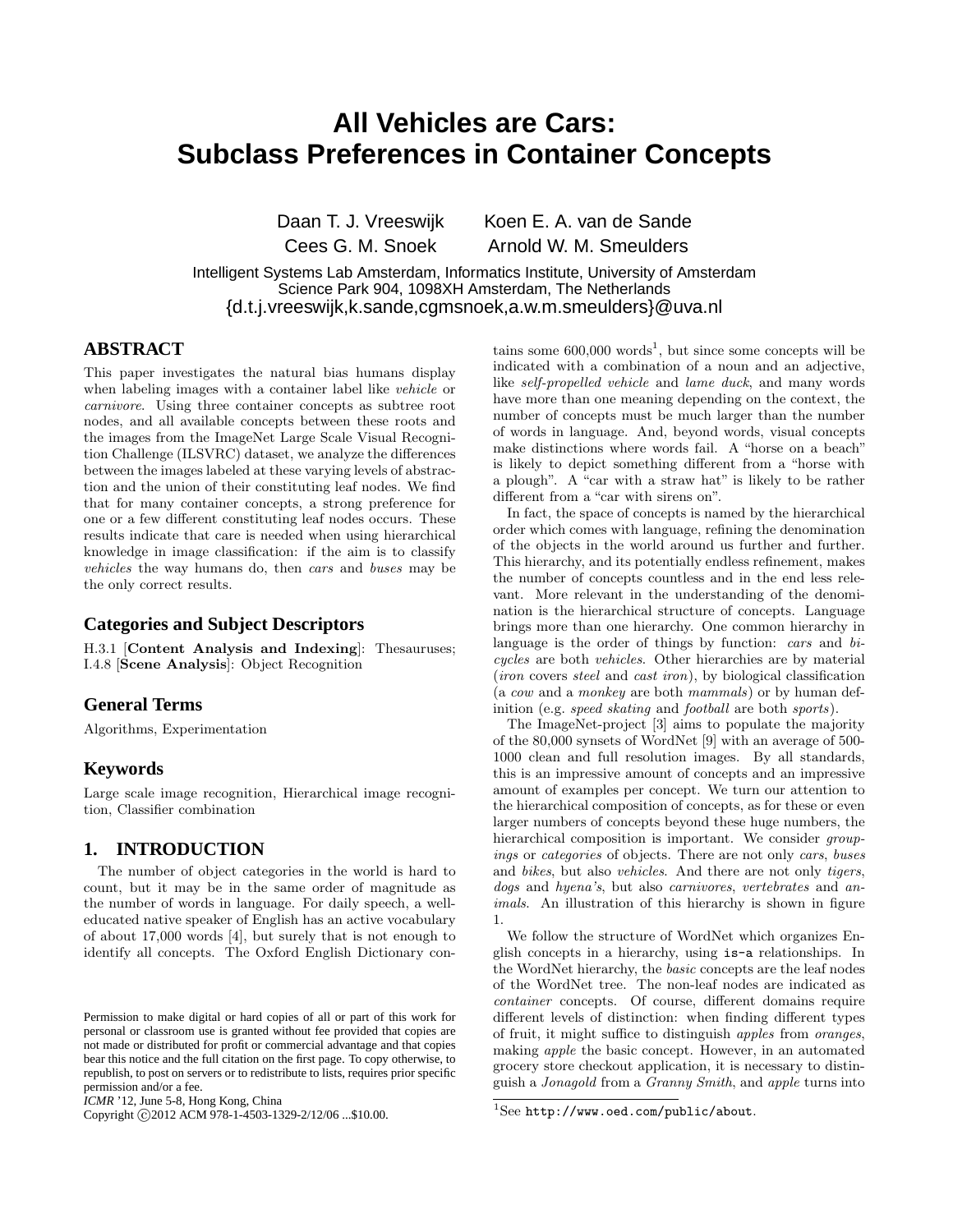

Figure 2: Sample of pictures from the ImageNet dataset annotated with container concepts. For both concepts, there is a strong preference for a specific descendant of the container concept.



Figure 1: A selected view of the subset of the ImageNet hierarchy used for experiments in this paper.

a container concept.

Mathematically, a container concept is the union over all subcategories. However, the composition of ImageNet indicates that the contribution of descendants to the container is not uniformly weighed. In figure  $2(a)$ , a random subset of images annotated with vehicle is shown. It is clear that there is a preference in the representation. The vast majority of vehicle-images are cars and buses. The same holds for the set of images annotated with carnivore in figure 2(b): the majority of those images contain big cats. This may be a faithful representation of the a priori probability of encountering a picture of a big cat relative to other members of the carnivore class, but there are a few observations to be made here. One, the number of pictures of carnivores in the world is not a closed set, so a priori probability and fair representation may become meaningless quantities. Two, when learning to recognize concepts, an equal distribution capturing all variation is more important than a fair distribution. As even the variation in the world is endlessly complex, it is difficult for open classes to find a fixed recipe how to sample and how many to sample. And, finally, we argue that pictures ideally suited to cover the vehicle class are identical in their appearance to either the car or bicycle. When selecting samples, not every car is a vehicle, and surely in common language, a bicycle is less of a vehicle than a car is. In the paper we will examine the consequence of each of these observations.

As indicated in [3], the first step in populating a synset in ImageNet is querying several image search engines with the set of WordNet synonyms for that synset, and subsequently using Amazon Mechanical Turk to let humans judge the quality of the candidate images. As a result, the set of candidate images for a synset only includes images that are put online with terms from the synset. This procedure, maybe the only practical procedure one has, biases the set of images under an ImageNet synset a strong indicator for the visual association humans have with the words of the synset.

As can be seen from figure 2, when humans think of a vehicle, they picture a car, less a boat or a missile, and when they think of a carnivore, they picture a big cat, and not an otter or a mongoose. In this paper, we aim to investigate whether container concepts generally exhibit such patterns. If so, this would indicate the usefulness of annotating at every level of the hierarchy especially when selecting data for learning how to recognize container concepts.

In this paper, we aim to answer two main research questions:

Q 1. Is a container concept classifier trained from examples at that level of abstraction visually different from a classifer trained on the examples of all leaf nodes under that container concept?

Q 2. Is a container concept detector when learned from lumping all examples at leaf nodes different from one learned from the a posteriori results of leaf node concept detectors?

In this experimental study we describe the occurrence of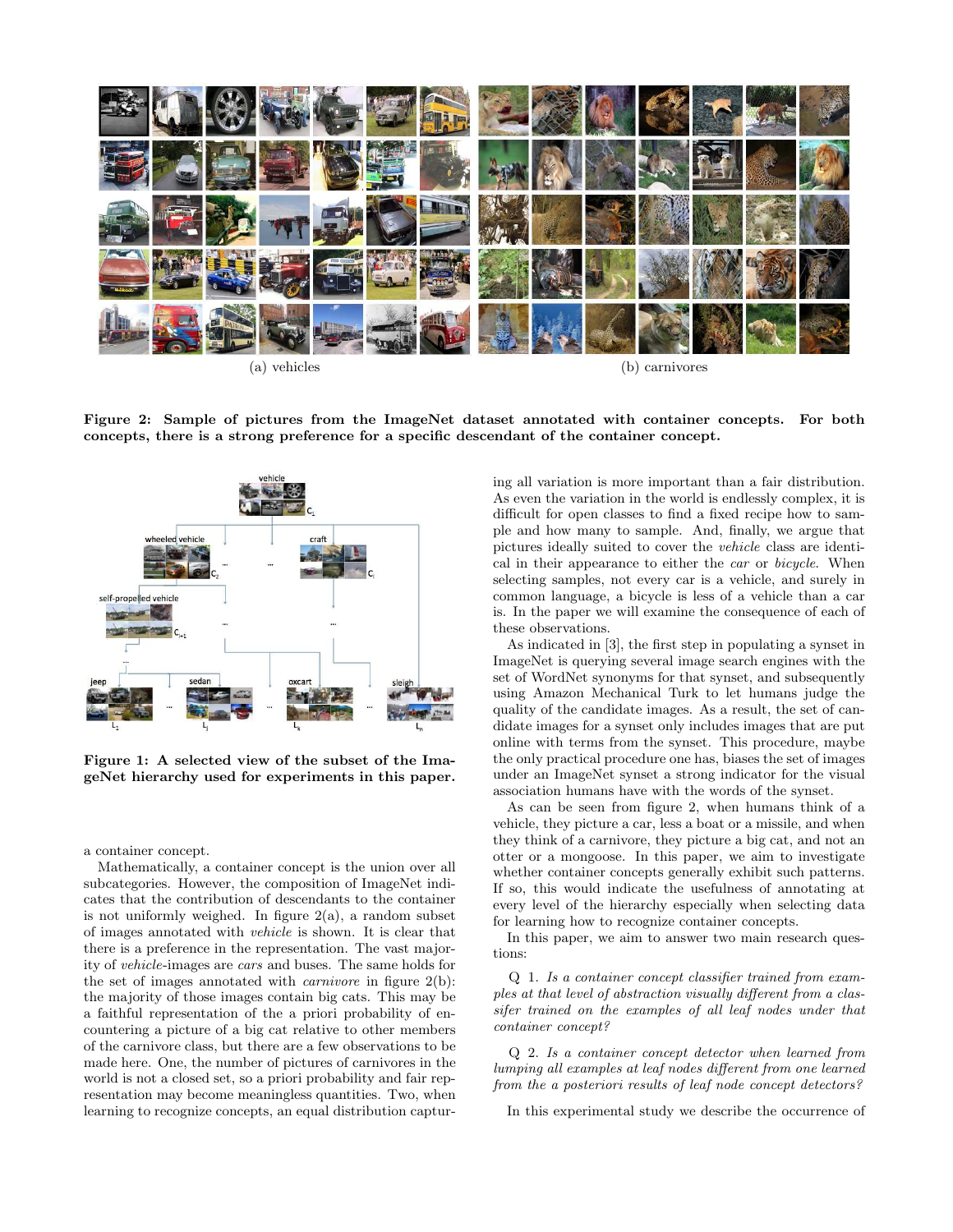preferred classes for container concepts in details, and we show the performance when training and testing on different datasets describing container concepts.

# **2. RELATED WORK**

One of the greatest challenges in dealing with huge datasets is computational: when the amount of images runs in the millions, it becomes unfeasible to train concept detectors on general hardware. One of the angles to tackle this problem is to exploit the natural ordering present in concepts [3, 1].

In this paper, a subset of the ImageNet dataset is used, which was introduced in [3]. Here it was shown that exploiting the ImageNet hierarchy can provide substantial improvement for the image classification task. However, these results did not take into account any human preference for specific subclass images when labeling or searching for images annotated with container concepts: any image lower in the ImageNet hierarchy than a certain container concept was considered a positive example for that concept.

The strength of exploiting hierarchical knowledge was investigated further in Deng et. al. [1] for the problem of similar image retrieval. In this work, a similarity function was defined using the ImageNet hierarchy, and it was shown that adding hierarchical knowledge based on this function significantly increased retrieval performance. The similarity between two concepts was defined in terms of the lowest common ancestor of these concepts, however also without taking any preference effect for that ancestor concept towards any of its descendants into account.

Deng et. al. [2] demonstrated that a correlation exists between the structure of the semantic hierarchy and visual confusion between the categories, i.e. neighboring concepts in the ImageNet hierarchy are (broadly) more likely to be confused with each other than with concepts further away in the hierarchy. In the current work, the relation between concepts in a specific relation (namely ancestor-descendant) is investigated more closely. Thus, we do not explore the relationship between neighboring concepts (like e.g. car vs. bus), but instead focus on the relation between *car* and *ve*hicle.

Rohrbach et. al. [8] also investigated the relation between container concepts and their constituting leaf nodes on the ImageNet Large Scale Visual Recogntion Challenge (ILSVRC). There, it was shown that using leaf nodes as positive examples for a container class gave better results when testing on the leaf nodes than using the images annotated for that container concept. In our work, we test not only on the leaf nodes, but also invesigate the classification performance on images annotated with the container concepts. We also provide qualitative analysis of the classifiers created from the different training sets.

# **3. EXPERIMENTAL SETUP**

## **3.1 Dataset**

The starting point for the experiments is the 2011. This is the largest image classification competition to date, using a dataset consisting of 1.23 million training images which are hand labeled for the presence of 1,000 object categories. These images are a subset of the ImageNet dataset. The 1,000 categories do not overlap.

Following the setup of the ILSVRC, the child categories of

the 1,000 object categories were (if present) not considered. Three concepts positioned high in the ImageNet hierarchy were selected as subtree roots, namely musical instrument, vehicle, and carnivore. The images corresponding to these nodes, the 1,000 leaf nodes, and all concepts in between (131 in total) were downloaded from the ImageNet database. For each concept, at most 1,300 images were used as positive training examples (less than 1,300 only when not enough images were available). An illustration of a part of this hierarchy is shown in figure 1.

The validation set from the 2011 ILSVRC challenge was used as a test set. This test set consists of 50 images for each of the 1,000 concepts, leading to 50,000 images in total. This set will be indicated by  $T_L$ . As a second test set, from the downloaded container concepts images that contain more than 1,300 images, at most 50 images per concept are selected. This gives a total of 2,292 additional test images, which will be indicated by  $T_C$ .

#### **3.2 Implementation Details**

All classifiers were trained in a one-vs-all setting, using 1,300 positive examples, and taking examples from all other classes as negatives. This gives over 1.2 million negatives to choose from for each class. To reduce the computational load, we selected a fixed random subset of 10% (120,000 images) that were used as negatives for each experiment. When training a classifier for a concept, all images annotated with that concept or a descendant of it in the hierarchy were removed from the set of negative examples.

Bag of Words Images are represented using the standard bag-of-words model, with the SIFT [6], OpponentSIFT and RGB-SIFT descriptors extracted using the Color Descriptor software from [10]. The descriptors are extracted at Harris-Laplace keypoints and densely sampled every 6 pixels at two scales. The codebook size is 4096 and there are 1x3 spatial pyramid subdivisions [5]. As classifier we employ a Support Vector Machine with a histogram intersection kernel. We use the fast, approximate classification strategy of [7].

## **3.3 Experiments**

The experimental setup is illustrated in figure 3.

Experiment 1a: Container vs. union of constituents To find the answers to research question 1, the first experiment establishes a difference between a classifier trained on the images labeled with a container concept, indicated by  $D<sub>C</sub>$ , and one trained on images labeled with any of the leaf nodes, indicated by  $D_L$ . This experiment is performed on the four root nodes mentioned indicated in section 3.1, and is illustrated in figure  $3(a)$ . When training the classifier using the images labeled with the leaf nodes, a random selection of all available images is used, such that the amount of training examples for both classifiers is equal. Results are calculated on both test sets  $T_L$  and  $T_C$ .

Experiment 1b: Effects of hierarchy depth We expect that the differences between a container class and a union of its descendants, as established in experiment 1a, become larger with tree depth, i.e. when the distance in the tree between a container concept and its constituting leaf node becomes larger. For each container concept between the selected root nodes and the 1,000 leaf nodes, pairs of classifiers were trained in the same way as in experiment 1. This experiment is illustrated in figure 3(b). Results for both classifiers are obtained on test set  $T<sub>L</sub>$  and the differ-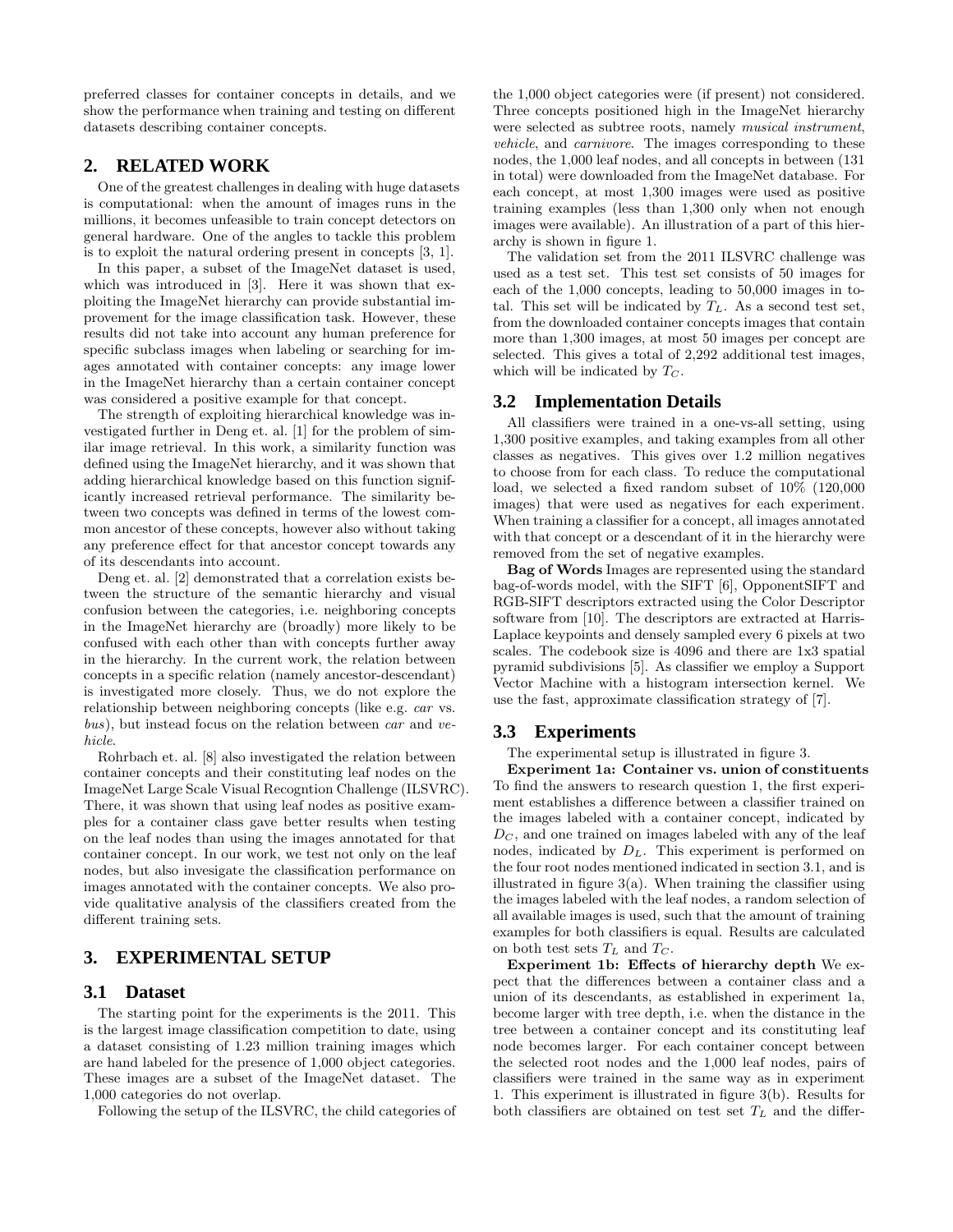

(a) Experiment 1a: Establishing the difference between a container concept and the union of its leaf node descendants. Results for the classifier trained on *vehicle* images (blue square) are compared to results for the classifier trained on images drawn from the concepts *jeep*, sedan, etc. (red square).



(c) Experiment 2a: Creating a concept detector by even combination of leaf node concept detectors. In contrast to experiment 1a, here separate classifiers are trained for each leaf node, whose results are then summed.



(b) Experiment 1b: Investigating the effect of hierarchy depth on the difference established in experiment 1a. Corresponding classifiers are indicated by line dashes: e.g. the training set for *wheeled vehicle* from the leaf nodes is sampled from *jeep* until oxcart.



(d) Experiment 2b: Creating a concept detector by weighted combination of leaf node concept detectors. Using the Rank-Boost algorithm, weights are trained for the combination of leaf node classifiers.

Figure 3: Overview of the experimental setup. Transparent parts in the subfigures are not used for that experiment. A square in a figure indicates that in the indicated experiment, a classifier is trained on images from the concept or concepts within the square. Blue squares indicate to classifiers trained on images labeled with container concepts  $(D<sub>C</sub>)$ , red squares indicate to classifiers trained on images sampled from leaf node images  $(D_L)$ . Squares with the same dash type in one subfigure indicate that corresponding classifiers are trained from those sets.

ence in AP between the classifier as a function of the average distance between the container concept and its leaf node descendants is used for evaluation.

Experiment 2a: Combining constituent classifiers Another way of creating a high-level concept classifier is to combine the outputs of classifiers for its constituents. For this, the outputs of the leaf node classifiers  $D_{L_1} \dots D_{L_n}$  are simply summed to create a classifier for the container concept C of which  $L_1 \ldots L_n$  are the leaf node descendants. The detector for container concept C which is thus obtained is indicated by  $D_{L_1...L_n}$ . This experiment in illustrated in fig-

ure 3(c). Results for this experiment are again evaluated on both test sets  $T_L$  and  $T_C$ .

Experiment 2b: Weighted subclass combination The occurrence of preferred subclasses suggests that better results for the combination of subclass detectors can be obtained when attaching weights to each concept detector output. This experiment in illustrated in figure 3(d).

For this experiment, each leaf node concept detector below a container is interpreted as a weak classifier for that container concept. The RankBoost algorithm as implemented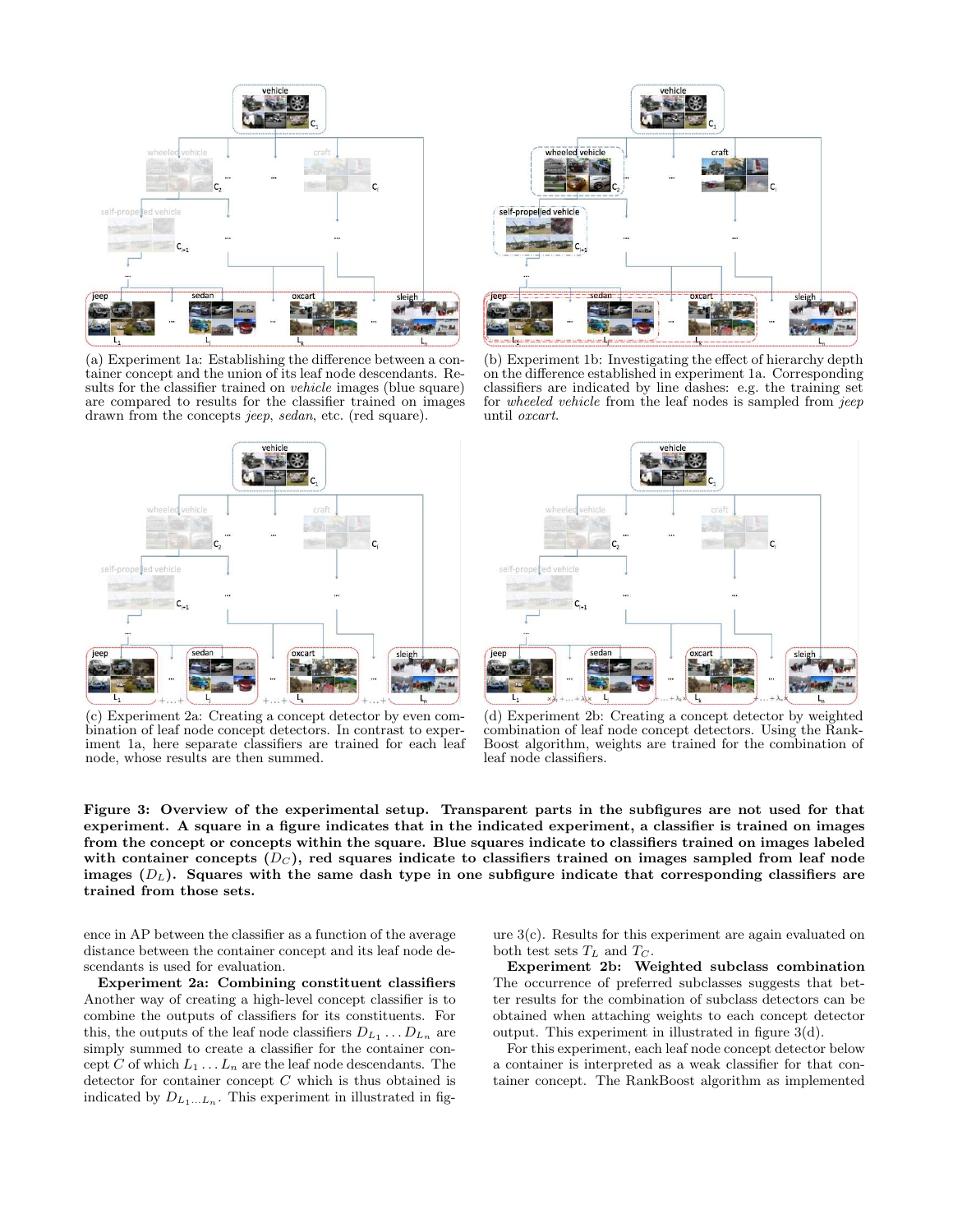| $T_L$        |
|--------------|
| 0.18<br>0.10 |
| 0.20<br>0.09 |
| 0.39<br>0.49 |
| 0.59<br>0.11 |
| 0.39<br>0.35 |
| 0.05<br>0.51 |
| 0.20<br>0.40 |
| 0.28<br>0.39 |
| $T_C$        |

Table 1: Classification performance in average precision of experiment 1a.  $T_L$  and  $T_C$  indicate the test sets of leaf node images and container images respectively.  $D_C$  and  $D_L$  indicate classifiers trained on images labeled with the container concept and with a sample from the leaf nodes respectively. Note that Mean Average Precision (MAP) is calculated over all container nodes, not just the three root nodes shown here.

by Van  $Dang<sup>2</sup>$  was used to learn how best to combine the leaf node classifiers. From the training images for each of the container concepts, 50 images were selected on which the boosting algorithm was trained. The resulting classifier is indicated by  $D_{L_1...L_n}$  and its performance was compared with the classifiers trained directly on the container images and with the unweighted classifier combination from experiment 2a on test set  $T_C$ .

# **4. RESULTS**

Experiment 1a: Container vs. union of constituents. In table 1, the results on the two test sets are presented. It can be observed that a detector trained on images labeled at the container level performs better on test images also labeled at the container level, while a detector trained on images labeled at the leaf node level performs better on test images also labeled at the leaf node level. Furthermore, the differences in classification performance for the detectors trained on the two different image sets are quite large for the vehicle and the carnivore concepts (with differences of 20% and 31% relative on test set  $T_C$  respectively, and differences of 72% and 86% relative on test set  $T_L$  respectively).

In figure 4, the 35 highest ranking output images for the two different training sets for vehicle are shown. It can be seen that for the classifier trained on images labeled as vehi $cle$  (figure  $4(a)$ ), all of the top-35 images depict cars, while for the classifier trained on images labeled as any of vehicles' leaf node descendants (figure 4(b)), the top-35 images depict several different vehicle-types (boats, bikes, and cars). Thus, the first classifier gives an overview of the images that humans generally label as *vehicle*, while the second gives an overview of the images that could be labeled as vehicle.

Experiment 1b: Effects of hierarchy depth. The results for experiment 1b are shown in figure 6. Recall that we hypothesized that the performance difference between a classifier trained on images labeled with the container concept and one trained on images sampled from its constituting leaf nodes would grow smaller with the average distance between the container and the constituting leaf nodes. As can be seen from the figure, this is not the case. Note that





Figure 6: Results for experiment 1b. On the xaxis, the average distance between a container concept and its leaf node descendants is plotted, and on the y-axis, the difference (in AP) between the two concept detectors trained on images labeled with the container concept and with its leaf node descendants, when tested on leaf-node images. Each data point represents a container concept. The plot shows that the performance difference between the two classifiers is independent of the height of the container concept.

many of the container concepts have an average distance to their leaf node descendants of 1 (meaning they are the direct parents of their constituting leaf nodes), but the differences in AP between the two classifiers for those concepts range from −0.09 (the negative indicating that the classifier  $D<sub>C</sub>$  outperforms  $D<sub>L</sub>$  on test set  $T<sub>L</sub>$ ) to 0.75. Finally, note that almost all of the data points are above 0, indicating that on test set  $T<sub>L</sub>$  (i.e. the test set sampled from images annotated with leaf node labels), the classifier trained on the images labelled with leaf node labels almost always outperforms the classifier trained on the images labelled with container node labels. This confirms the impression from table 1. Additional experiments have confirmed that on test set  $T_C$ , classifiers  $D_C$  outperform  $D_L$  (data not shown).

An illustration of the fact that a classifier trained on a container element closer to its constituting leaf nodes can differ more is given in figure 5, which shows the top 35 results for the concept self-propelled vehicle for the two different classifiers. Self-propelled vehicle has an average distance to its leaf node descendants of 2.6, while its ancestor vehicle has an average distance of 4.2. In contrast, the difference in AP between the classifiers trained on the container images and on the constituting leaf node images is 0.29 and 0.1 respectively. The reason for this large difference in performance can be seen in figure  $5(a)$ : almost all images in *self-propelled* vehicle are of military vehicles, while there are no images of military vehicles in the 1,000 concepts of the ILSVRC dataset. Note that in the ImageNet hierarchy, there are military vehicles as descendants of the self-propelled vehicle class. These are, however, a small minority of all its descendants. When repeating the experiment using all constituting

<sup>2</sup> http://www.cs.umass.edu/∼vdang/ranklib.html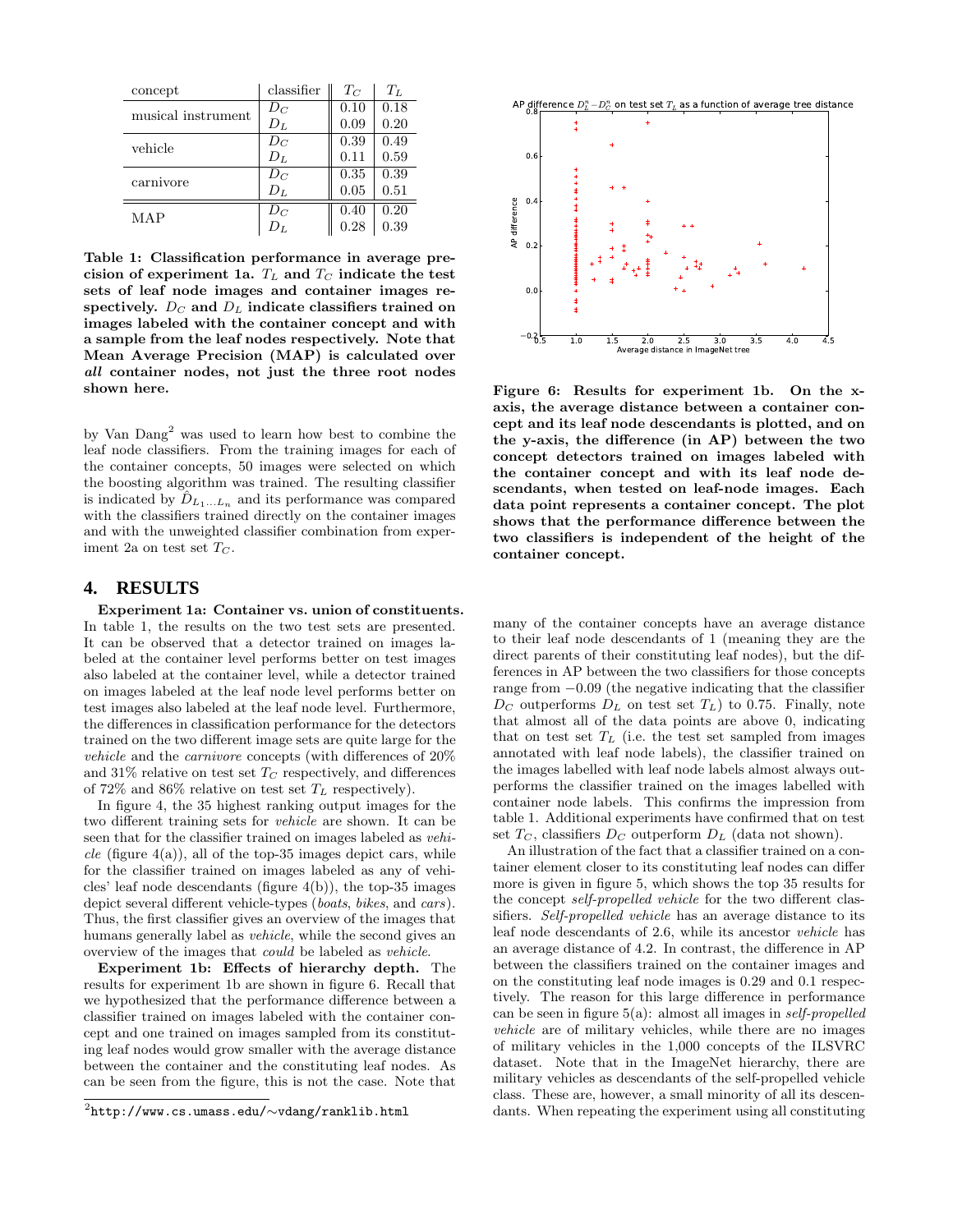

(a) Results for classifier trained on container-labeled images. (b) Results for classifier trained on leaf node-labeled images.

Figure 4: Top 35 results for two different vehicle classifiers from experiment 1a. Note that the classifier trained on images labeled as vehicle has only cars as its highest-ranking output images, but the one trained on the leaf node images has much more diverse high-ranking images.

| concept            | classifier   | $T_C$ | $T_L$ |
|--------------------|--------------|-------|-------|
| musical instrument | $D_L$        | 0.09  | 0.20  |
|                    | $D_{L_1L_n}$ | 0.09  | 0.44  |
| vehicle            | $D_L$        | 0.11  | 0.59  |
|                    | $D_{L_1L_n}$ | 0.13  | 0.75  |
| carnivore          | $D_L$        | 0.05  | 0.51  |
|                    | $D_{L_1L_n}$ | 0.06  | 0.69  |
| MAP                | $D_C$        | 0.40  | 0.39  |
|                    |              | 0.29  |       |

Table 2: Classification performance in average precision of experiment 2a.  $T_L$  and  $T_C$  indicate the test sets of leaf node images and container images respectively.  $D_C$  and  $D_{L_1...L_n}$  indicate classifiers trained on images labeled with the container concept and by combining classifiers from the constituting leaf nodes respectively. Note that Mean Average Precision is calculated over all container nodes, not just the three root nodes shown here.

leaf nodes of self-propelled vehicle, the difference is expected to decrease slightly. However, the imbalance between the amount of military vehicles in self-propelled vehicle and in its constituting leaf nodes will remain significant.

Experiment 2a: Combining constituent classifiers. Table 2 presents the results for the concept detectors trained by combining leaf node detectors on test sets  $T_L$  and  $T_C$ . For comparison, the results for the detectors that were sampled from all leaf nodes  $(D_L)$  are also given.

As can be seen from the table, the detector created by the summation of the leaf node detectors  $(D_{L_1...L_n})$  outperforms the basic container level detector when testing on the images labeled with leaf nodes  $(T_L)$ . The differences in performance are significantly larger than in experiment 1a. This can be explained by the fact that each leaf node classifier is trained specifically for the images on the same level as the test set. Furthermore, since each classifier is trained with the same amount of training images, the com-

| concept            | classifier                                                   | $T_C$ |
|--------------------|--------------------------------------------------------------|-------|
|                    | $D_C$                                                        | 0.10  |
| musical instrument | $D_{L_1L_n}$                                                 | 0.09  |
|                    | $\hat{D}_{L_1L_n}$                                           | 0.08  |
| vehicle            | $D_C$                                                        | 0.39  |
|                    | $D_{L_1}$                                                    | 0.13  |
|                    | $D_{L_1L_n}$<br>$\hat{D}_{L_1L_n}$                           | 0.26  |
| carnivore          | $D_C$                                                        | 0.35  |
|                    |                                                              | 0.06  |
|                    | $\begin{array}{l} D_{L_1L_n}\\ \hat{D}_{L_1L_n} \end{array}$ | 0.18  |

Table 3: Classification performance in average precision of experiment 2b. Results are calculated on test set  $T_C$ , consisting of images annotated with the container node labels. images respectively.  $D_C$ ,  $D_{L_1...L_n}$ ,  $D_{L_1...L_n}$  indicate classifiers trained on images labeled with the container concept, as combination of constituting leaf node classifiers, and as weighted combination of constituting leaf node classifiers respectively.

bined classier created here benefits from a much larger total set of training examples (namely  $n \times 1,300$ ), which always increases classifier performance.

When testing on images labeled at the container level, there is only a slight difference in performance between combining leaf node detectors, and training on a sample from all leaf nodes. This shows that both methods are not equipped to capture the preference phenomenon that we have seen so far. These results also extend to the lower level container nodes used in experiment 1a (data not shown).

Experiment 2b: Weighted subclass combination. Using the RankBoost algorithm, we trained a boosting classifier with a selection of the container-labeled training images as ground truth for the boosting algorithm. Results are shown in table 3.

The table shows that for carnivore and vehicle, a large performance gain can be achieved over the unweighted com-